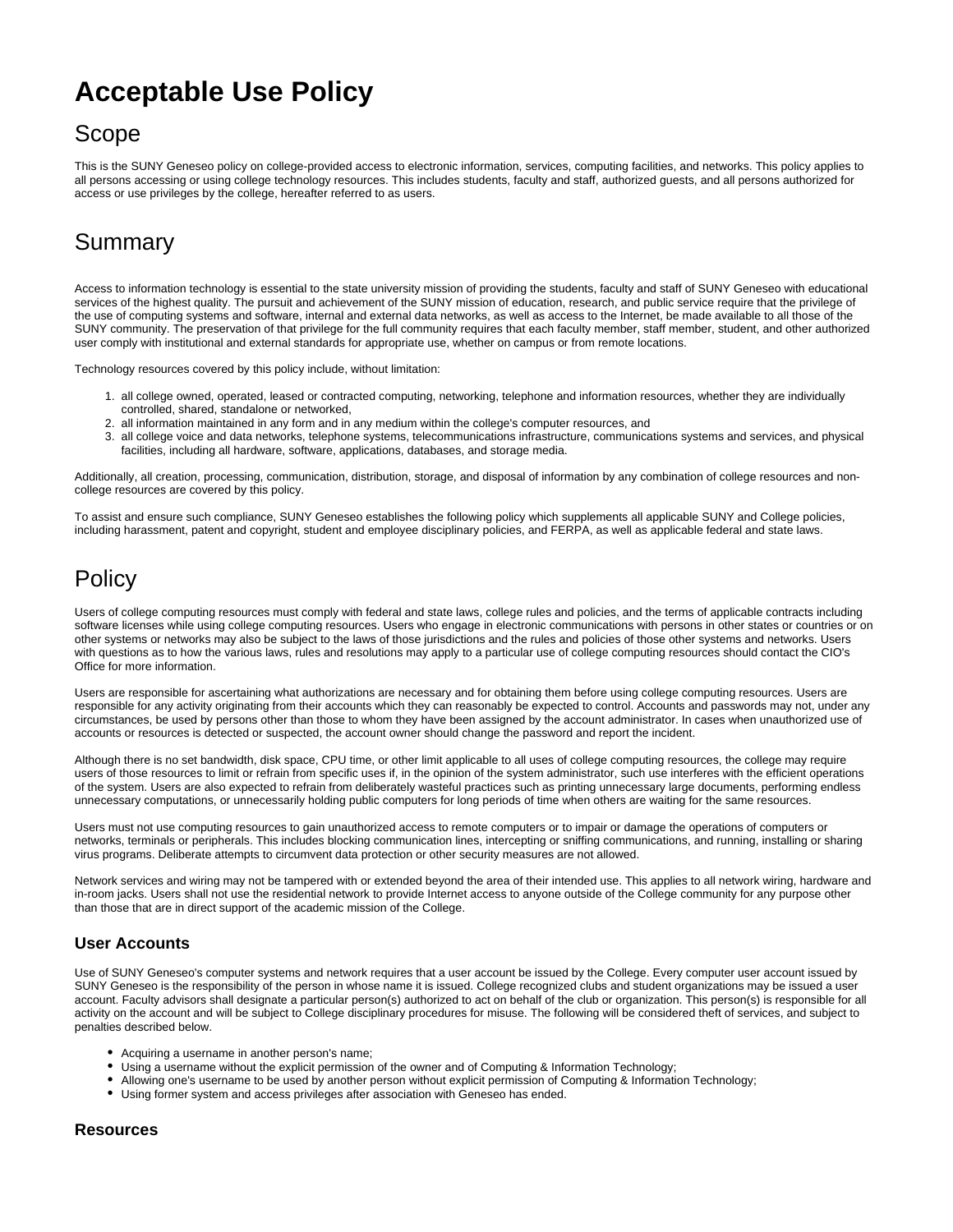The College's information technology resources are, by nature, finite. All members of the college community must recognize that certain uses of college information technology resources may be limited for reasons related to the capacity or security of the college's information technology systems, or as required for fulfilling the college's mission.

Users shall not use information technology resources to excess. Excessive use of information technology resources by a particular user, or for a particular activity, reduces the amount of resource available to satisfy the needs of other users. Excessive use may degrade or jeopardize system functionality, and can result in significant costs to the college. Some examples of excess use may include writing a program or script or using an Internet bot to perform a repetitive task such as attempting to register for a class or purchasing concert tickets online.

Users shall limit incidental personal use. Incidental personal use is an accepted and appropriate benefit of being associated with Geneseo. Appropriate incidental personal use of technology resources does not result in any measurable cost to the college, and benefits the college by allowing personnel to avoid needless inconvenience. Incidental personal use must adhere to all applicable college policies. Under no circumstances may incidental personal use involve violations of the law, interfere with the fulfillment of an employee's college responsibilities, or adversely impact or conflict with activities supporting the mission of the college. Examples of incidental personal use may include, sending a personal email or visiting a non-work-related web site.

### **Security & Privacy**

The college employs various measures to protect the security of its computing resources and its user's accounts. Users should be aware, however, that the college cannot guarantee security and confidentiality. Users should therefore engage in "safe computing" practices by establishing appropriate access restrictions for their accounts, guarding their passwords and changing them regularly.

Users should also be aware that their uses of college computing resources are not private vis-à-vis the college. The college always retains ownership of its computing resources. Such ownership provides the college with an inherent right of access. While the college does not routinely monitor individual usage of its computing resources, the normal operation and maintenance of the college's computing resources require the backup and caching of data and communications, the logging of activity, the monitoring of general usage patterns and other such activities that are necessary for the provision of service. The college may also specifically monitor or inspect the activity and accounts of individual users of college computing resources, including individual login sessions and the content of individual communications, or delete user content that is not required to be kept by retention policy without notice or permission, when:

- The user has voluntarily made them accessible to the public, as by posting to a web page;
- It reasonably appears necessary to do so to protect the integrity, security, or functionality of college or other computing resources or to protect the college from liability;
- There is reasonable cause to believe that the user has violated or is violating this policy or any other law or policy;
- An account appears to be engaged in unusual or unusually excessive activity;
- Accessing the account is otherwise required or permitted by law, including but not limited to freedom of information laws, laws governing the conduct of parties engaged in or anticipating litigation, and laws governing criminal investigations.

Users shall respect the privacy of others. Users shall not intentionally view information of other users, modify or obtain copies of other users' files, access or attempt to access other users' email, or modify other users' passwords without their permission. Geneseo computers and networks are designed to protect user privacy; users shall not attempt to circumvent these protections.

Users shall not develop or use procedures to alter or avoid the accounting and monitoring of the use of computing facilities. For example, users may not utilize facilities anonymously or by means of an alias, and may not send messages, mail, or print files that do not show the correct username of the user performing the operation.

Users shall not circumvent or attempt to circumvent security mechanisms or the intent of a system.

### **Laws and College Policies**

Users must use technology resources consistent with local, state and federal laws and policies and college policy. Examples include but are not limited to:

- Users shall comply with federal copyright law.
- Users shall not download, use or distribute illegally obtained media (e.g. software, music, movies).
- Users shall not upload, download, distribute or possess child pornography.

### **Commercial Use**

Computing resources are not to be used for personal commercial purposes or for personal financial or other gain. Occasional personal use of college computing resources for other purposes is permitted when it does not consume a significant amount of those resources, does not interfere with the performance of the user's job or other college responsibilities, and is otherwise in compliance with this policy. Further limits may be imposed upon personal use in accordance with normal supervisory procedures concerning the use of college equipment.

### **Enforcement**

Users who violate this policy may be denied access to college computing resources and may be subject to other penalties and disciplinary action, including possible expulsion or dismissal. Alleged violations will be handled through the college disciplinary procedures applicable to the user. The college may suspend, block or restrict access to an account, independent of such procedures, when it reasonably appears necessary to do so in order to protect the integrity, security, or functionality of college or other computing resources or to protect the college from liability. The college may also refer suspected violations of applicable law to appropriate law enforcement agencies.

When Computing & Information Technology becomes aware of a possible violation, we will initiate an investigation in conjunction with the campus Security Administrator and/or relevant campus offices including the Dean of Students, Human Resources, and University Police. Users are expected to cooperate fully in such investigations when requested.

In order to prevent further unauthorized activity during the course of such an investigation, Computing & Information Technology may suspend authorization for use of all computing facilities for the user(s) involved in the violation.